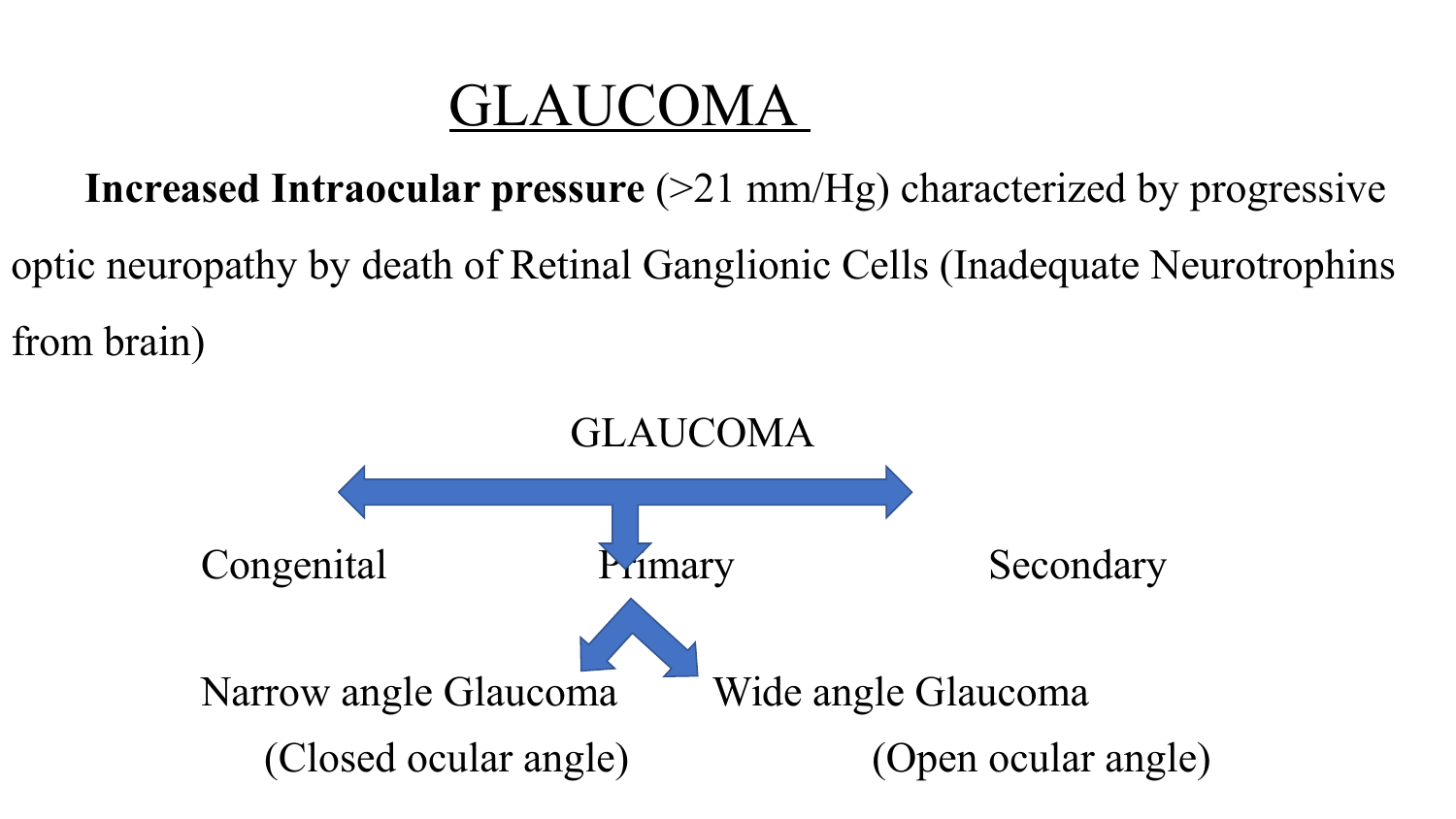#### AUTONOMIC RECEPTORS IN EYE AND QUEOUS HUMOUR DYNAMICS

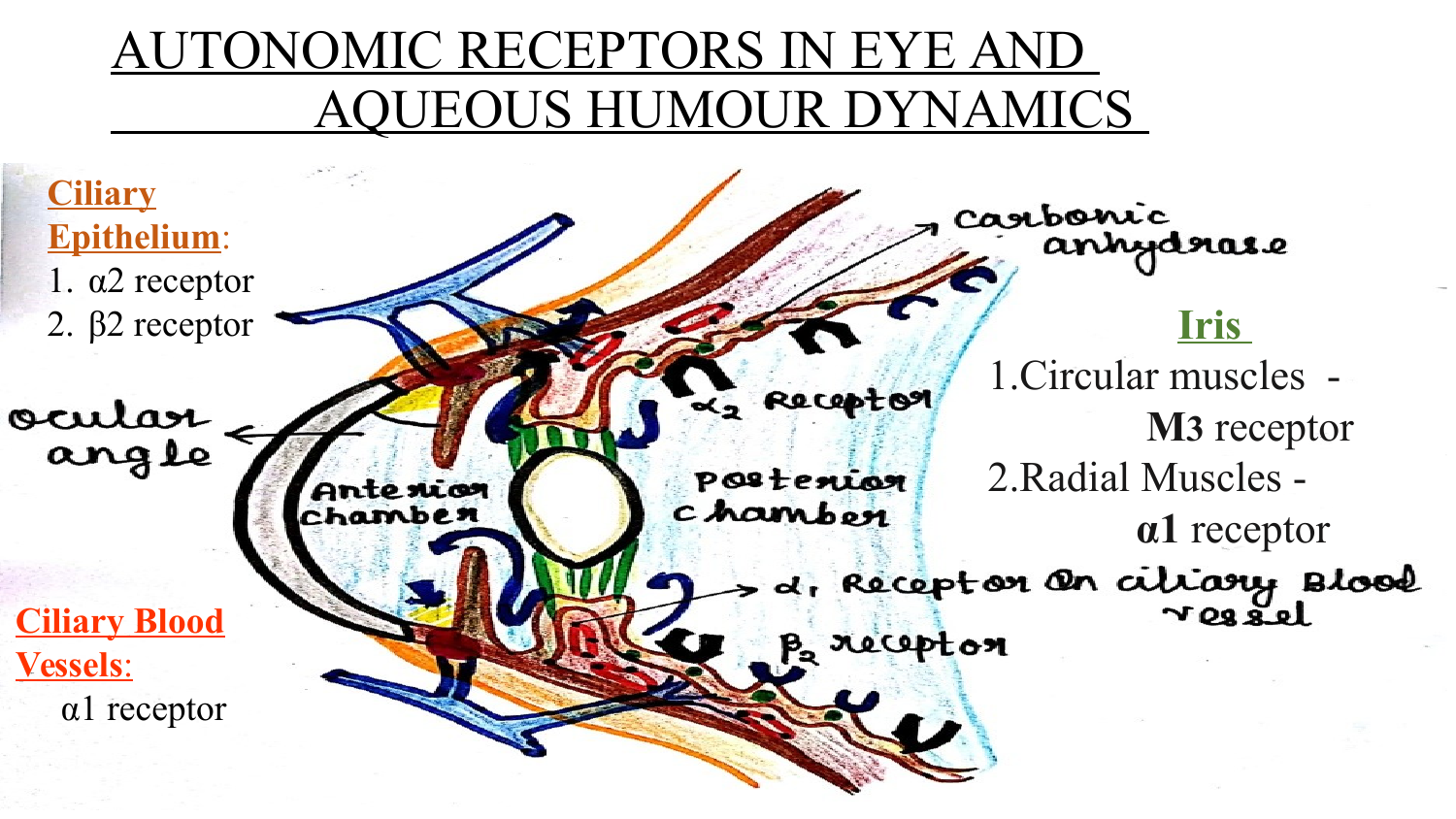

# **Anti glaucoma drugs work by either increasing aqueous outflow or decreasing aqueous secretion**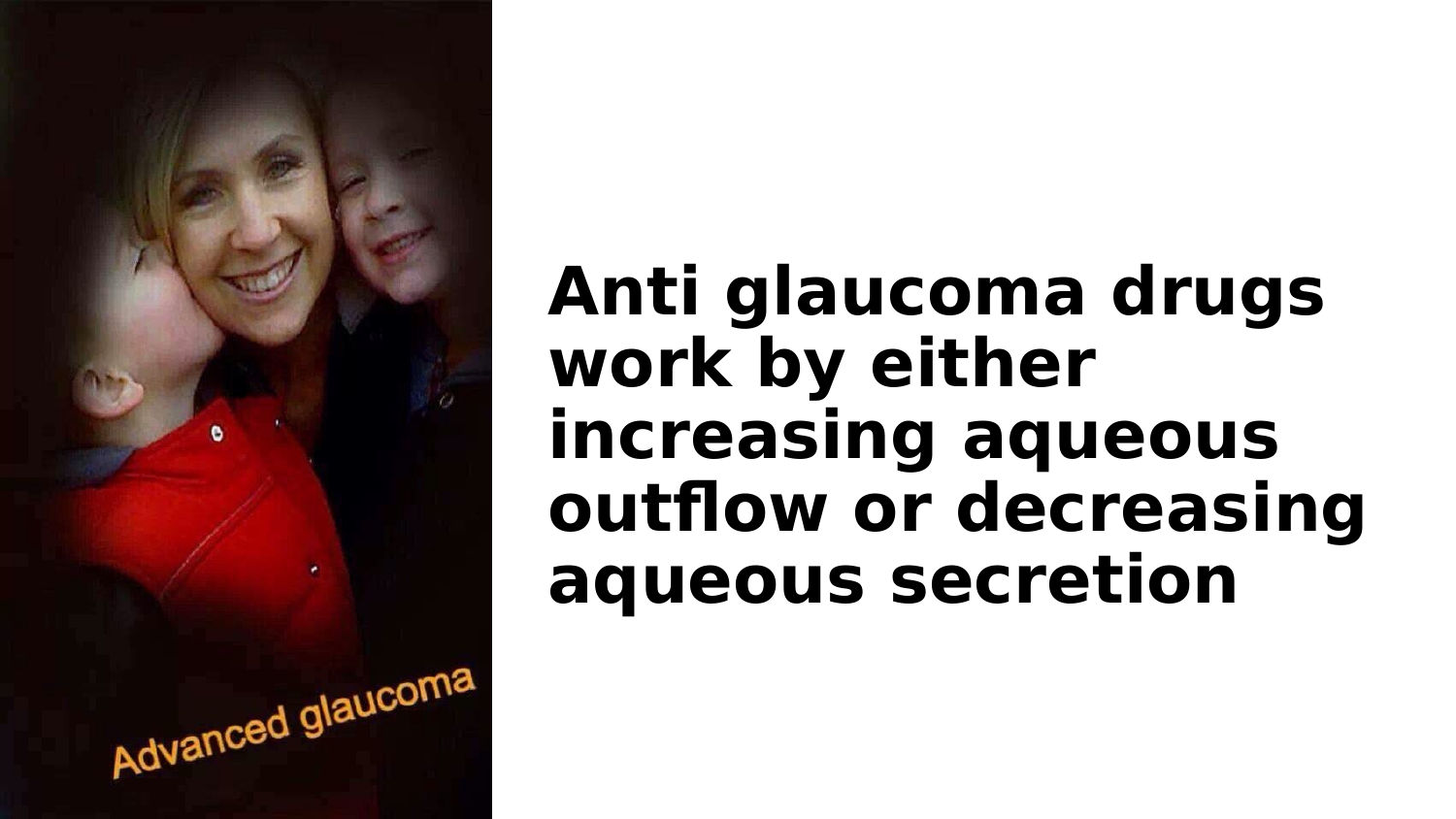| <b>INCREASING THE AQUEOUS OUTFLOW</b>  |                                                                               | <b>DECREASING THE</b>               |
|----------------------------------------|-------------------------------------------------------------------------------|-------------------------------------|
| <b>DRAINAGE</b>                        |                                                                               | <b>AQUEOUS SECRETION</b>            |
| <b>TRABECULAR</b><br><b>OUTFLOW</b>    | UVEO-SCLERAL<br><b>OUTFLOW</b>                                                |                                     |
| Cholinomimetics / Parasympathomimetics |                                                                               | <b>Beta Blockers</b>                |
| 1.                                     |                                                                               | $\perp$ .                           |
| (i) Directly acting                    |                                                                               | 2.                                  |
| (ii) Indirectly acting                 |                                                                               | Selective $\alpha$ 2 agonist        |
|                                        | Non Selective $\alpha$ agonist<br>2.<br><b>Prostaglandins Analogues</b><br>3. | 3. Carbonic Anhydrase<br>inhibitors |
|                                        |                                                                               | <b>Hypertonic solutions</b><br>4.   |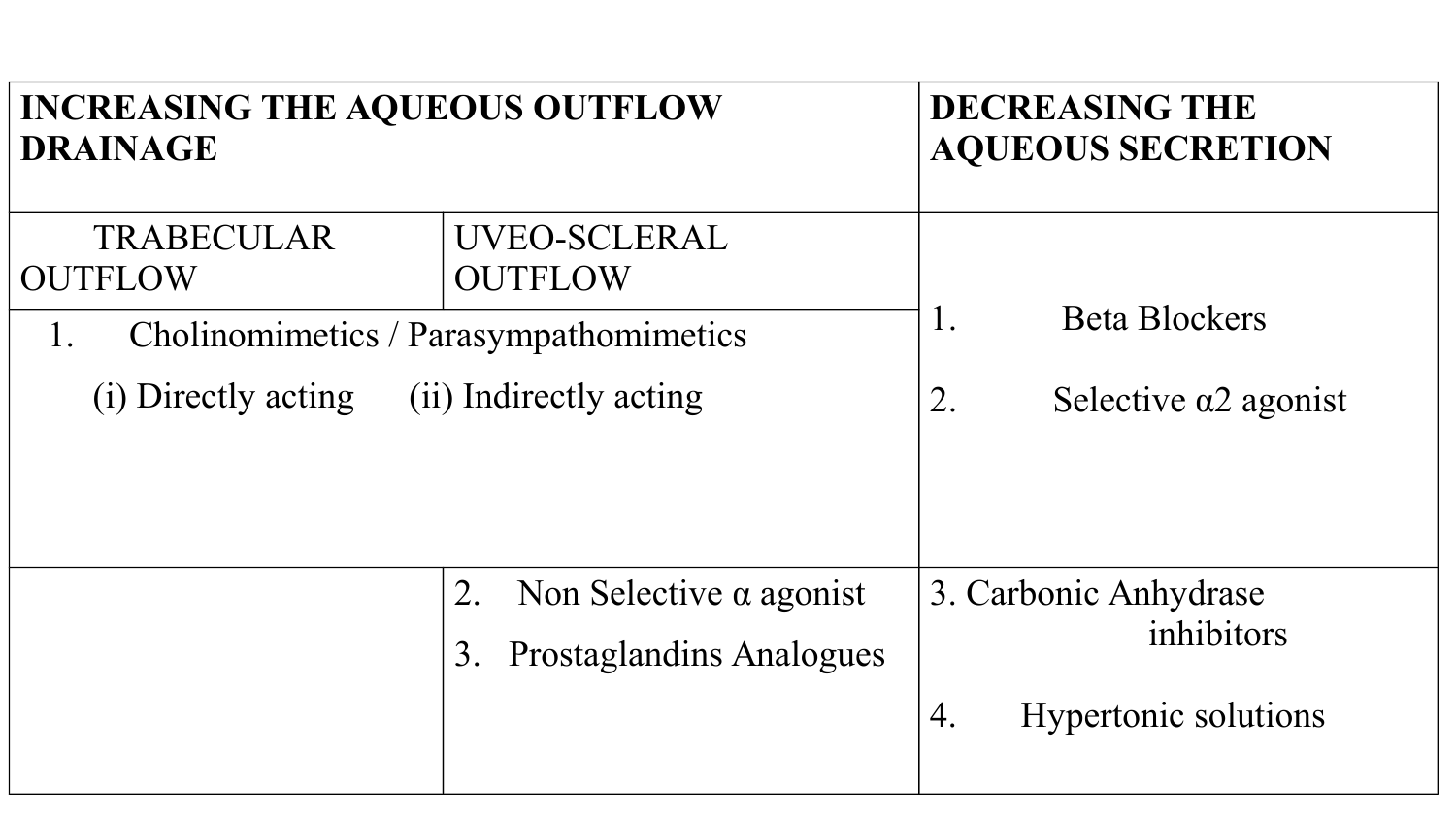## DRUGS FOR OPEN ANGLE GLAUCOMA :